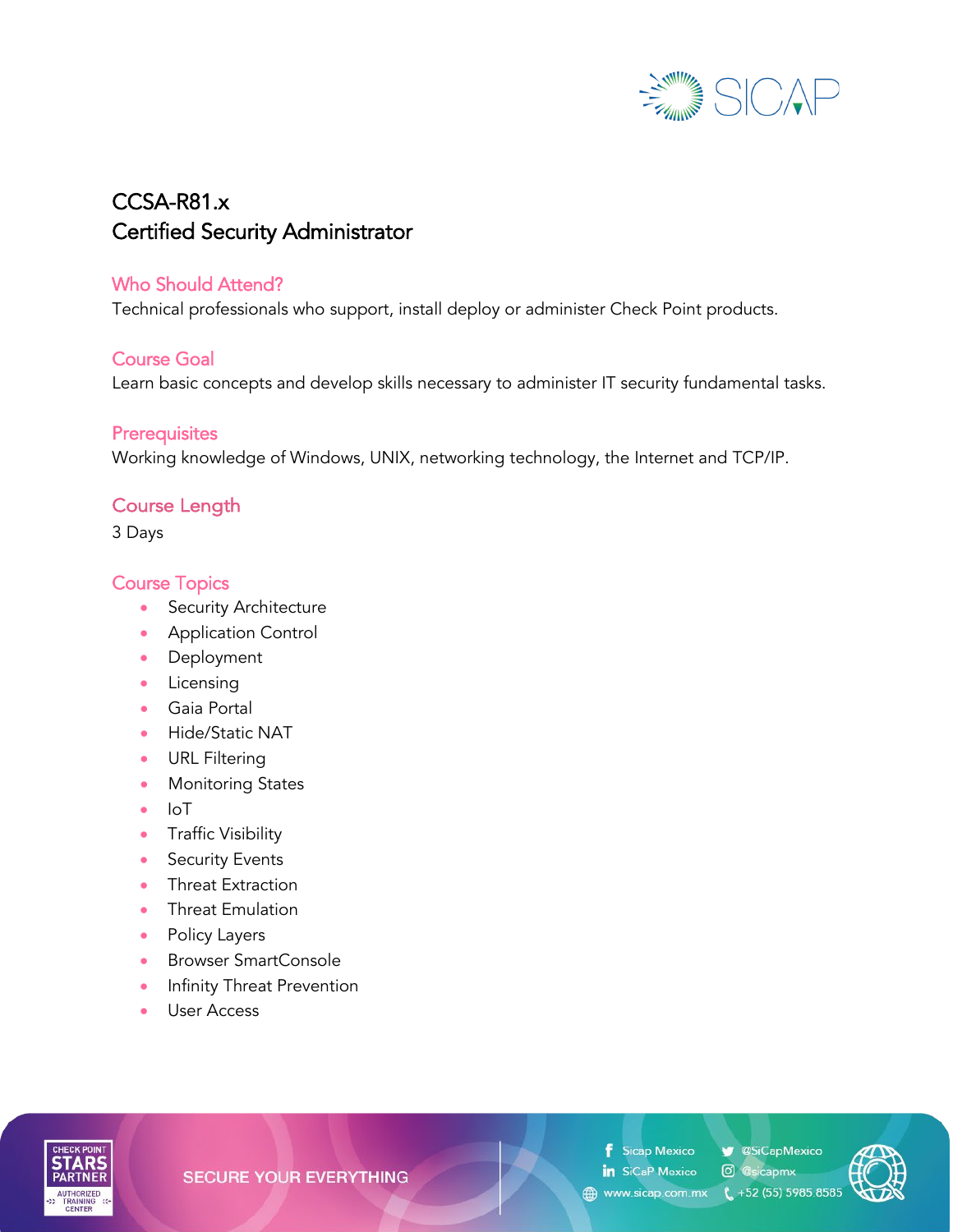

### Course Objectives

- Know how to perform periodic administrator tasks.
- Describe the basic functions of the Gaia operating system.
- Recognize SmartConsole features, functions, and tools.
- Understand how SmartConsole is used by administrators to give user access.
- Learn how Check Point security solutions and products work and how they protect networks.
- Understand licensing and contract requirements for Check Point security products.
- Describe the essential elements of a Security Policy.
- Understand the Check Point policy layer concept.
- Understand how to enable the Application Control and URL Filtering software.
- Blades to block access to various applications.
- Describe how to configure manual and automatic NAT.
- Identify tools designed to monitor data, determine threats and recognize opportunities for performance improvements.
- Articulate how the Intrusion Prevention System is configured, maintained and tuned.
- Understand the Infinity Threat Prevention system.
- Knowledge about Check Point's IoT Protect.

#### **Exercises**

- Configure the Security Management Server.
- Use the WebUI to run the First Time Wizard.
- Install the Smart Console.
- Install the Alpha Gateway using the network detailed in the course topology.
- Demonstrate how the Security Management Server and Gateway communicate.
- Test SIC Status.
- Create multiple administrators and apply different roles and permissions for simultaneous administration.
- Validate existing licenses for products installed on the network.
- Create and configure host, network and group objects.
- Create a simplified Security Policy.
- Demonstrate how to use Security Zones in policy.
- Demonstrate how to share a layer between Security Polices.



**SECURE YOUR EVERYTHING** 

**Sicap Mexico** in SiCaP Mexico © @sicapmx

SiCapMexico